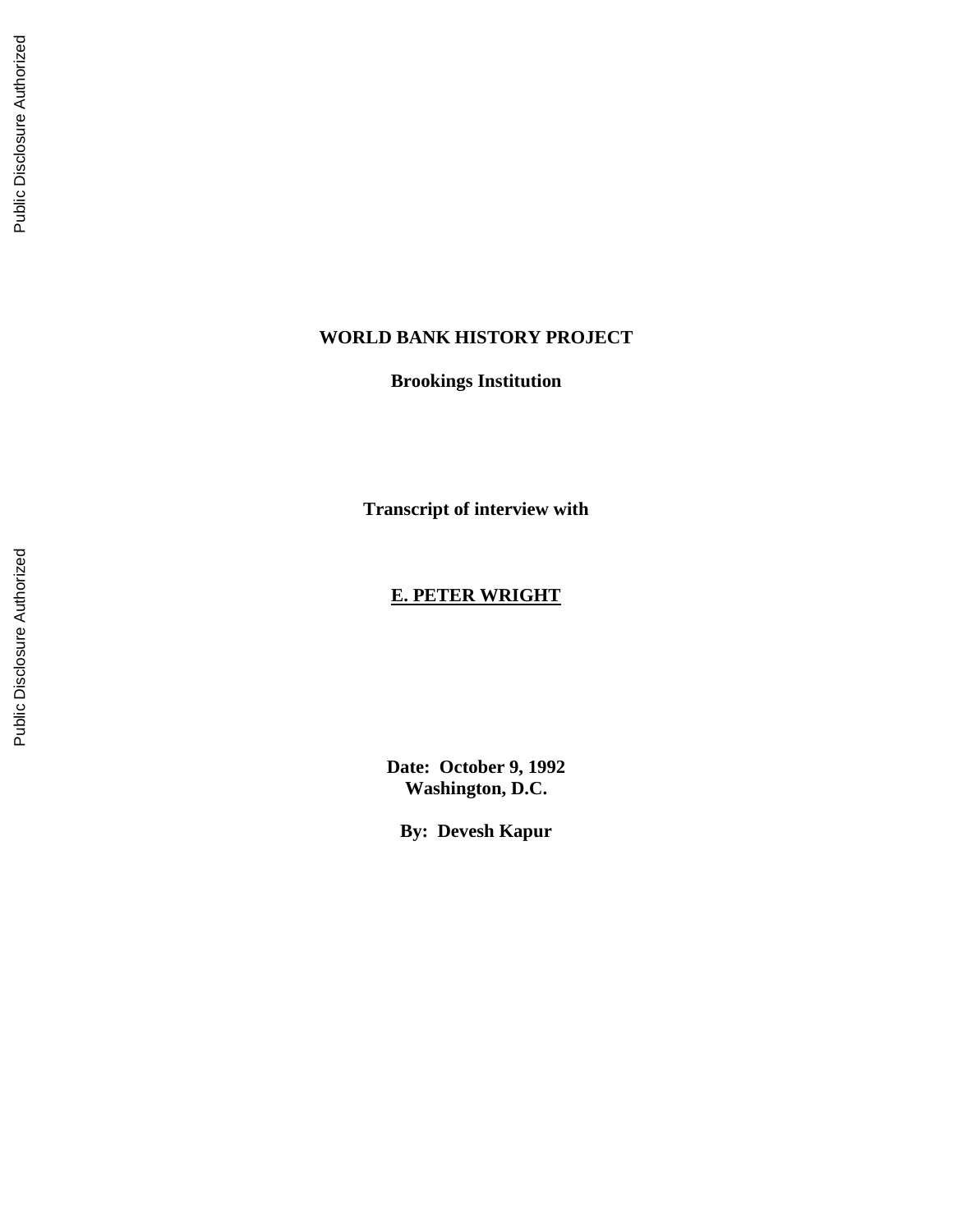#### **FOREWORD**

The following is a transcript of an oral interview conducted by the authors of the World Bank's fiftieth anniversary history: John P. Lewis, Richard Webb and Devesh Kapur, *The World Bank: Its First Half Century,* Washington, DC: Brookings Institution Press, 1997*.* It is not a formal oral history, and it is not a systematic overview of the work of the person interviewed. At times the authors discussed the planned publication itself and the sources that should be consulted; at other times they talked about persons and publications extraneous to the Bank. Some interview tapes and transcripts begin and end abruptly. Nevertheless, the World Bank Group Archives believes that this transcript may be of interest to researchers and makes it available for public use.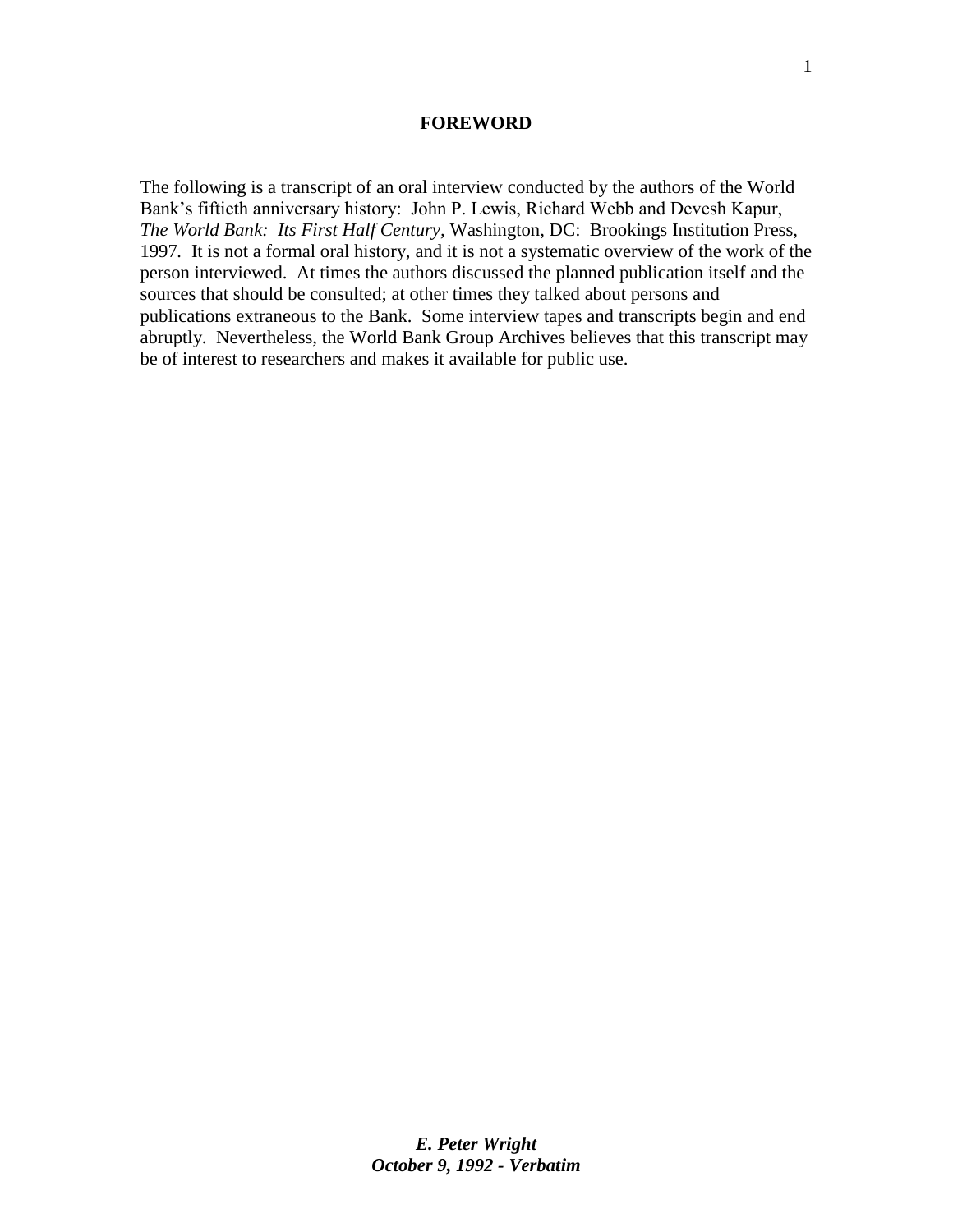[The volume of this recording is so low and there is so much interference that I can make out only bits and pieces most of the way through.-- $jgb$ <sup>1</sup>

## *[Begin Tape 1, Side A]*

**KAPUR:** . . perhaps the one geographic area where the Bank's work has had the most, that's been Africa. I mean, that seems reasonable in some respects, I mean, *[inaudible]* and the story is still very messy. And I guess it started off from the late '60s as decolonization was occurring and so on and so forth. How do you see that episode? I mean, when you were there. That was mainly Francophone Africa?

**WRIGHT:** Well, now, I mean my nemesis in the Bank really was Nigeria, but Nigeria and the countries I was responsible for, which were the three Sahel countries (as it then was: Upper Volta, Niger, Mali) plus Nigeria, Ghana, Liberia, and Sierra Leone.

**KAPUR:** Oh, I see. Okay.

 $\overline{a}$ 

**WRIGHT:** *[inaudible]* French colonies to think about, countries.

**KAPUR:** Now, why do you say your nemesis was Nigeria?

**WRIGHT:** Well, that really doesn't make much significance. I think the Bank had a very difficult time with Nigeria after the--Nigeria had more money than it really knew what to do with, not particularly responsive to Bank advice. And, oh, I think this was purely accidental, my—you know, it was a very difficult country. It was the only country that I worked on at the Bank where I had what I would call uncomfortable country relations. And Ian Smith said one time, he said, "Non grata Nigeria"—I don't think I was, but really this was about something *[inaudible]* And it's always been a difficult area, and I got along quite decently without any problem with the Francophone countries. It shifted, you know, not accommodating enough to the French point of view and so on. But that's really by the way.

I mean, lending at the time when I was in charge of Nigeria was pretty frustrating because the government had more money than it knew what to do with. And this is when we launched--I mean, I was nominally program director for all those very elaborate, highly management-intensive roll-out projects in Nigeria, state projects, which I didn't particularly enjoy. I think *[inaudible]* taught me transferring British technologies from East Africa into Nigeria, and I don't know how those would come out in the end. They were much criticized. They were very heavily dependent on expatriates for technical assistance, huge numbers of Brits and others were hired to staff those projects. And I don't know to what extent—they certainly, I don't think, contributed much to relieving poverty, and how far I wouldn't know *[inaudible]* has any value added to the whole tribe of projects.

<sup>&</sup>lt;sup>1</sup> Insertions by the Brookings project team are in [ ]; additions by the World Bank Group Archives are in *italics [ ].*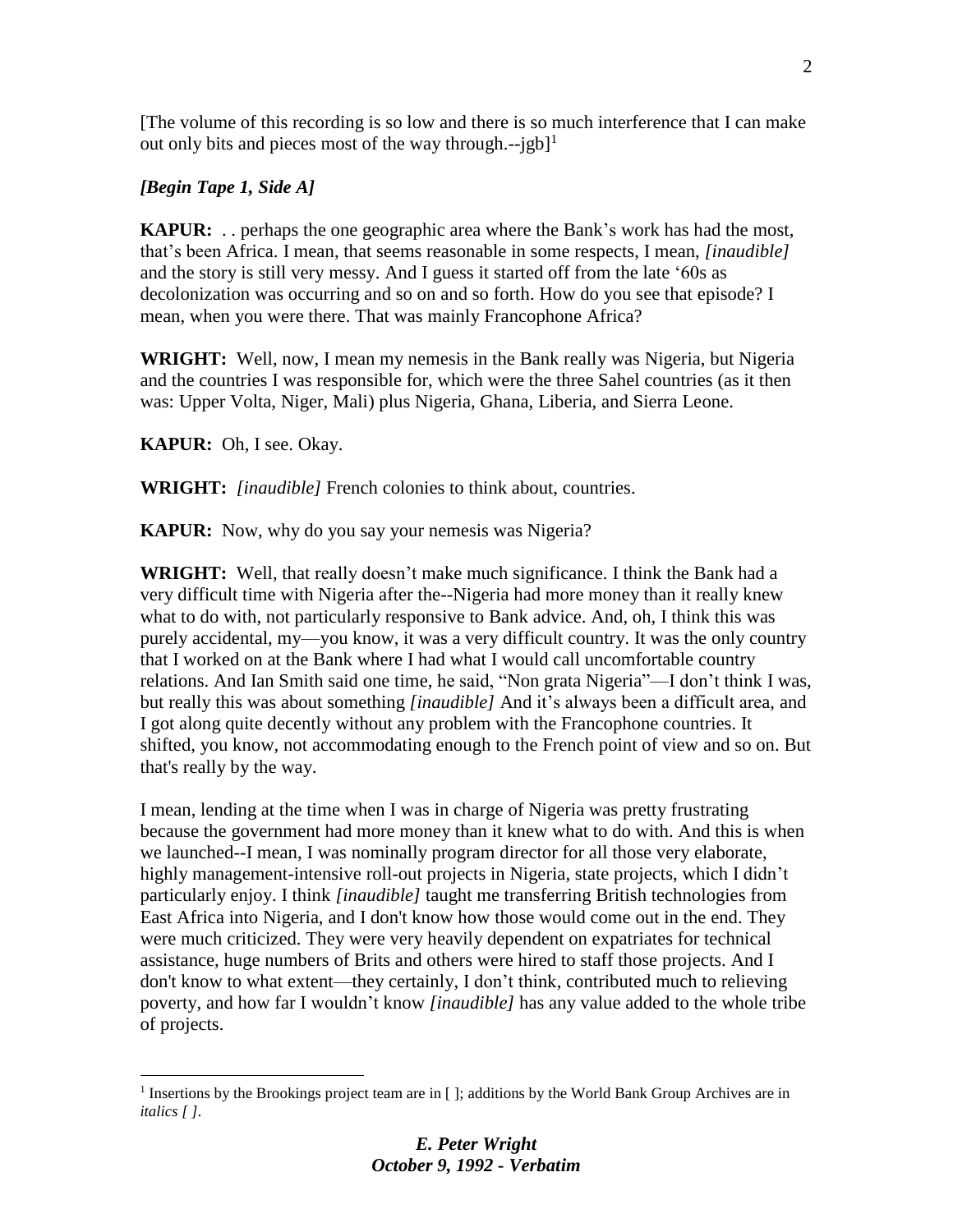**KAPUR:** Right, I mean the whole of the rural development process in Africa was . .

**WRIGHT:** Yes, I mean it was an East African model applied to West Africa, very much a British model.

**KAPUR:** Right, and I guess Nigeria also had a legacy of British . .

**WRIGHT:** Well, it did, yes, *[inaudible]* there was a project in the north of Ghana where we tried the same sort of approach, and Sierra Leone certainly. And, as I say, we were much criticized in Ghana, largely dependent on—and also *[inaudible]* expectations *[inaudible]* import substitution, putting in large quantities of fertilizers, seeds, *[inaudible]*, large farmers tend to take advantage of it. God knows who benefits. I think it was a question whether it was truly oriented to poverty alleviation.

**KAPUR:** What was the debate within the Bank between, say, the projects and the programs?

**WRIGHT:** Well, I don't think there was much of a debate. I mean, you had a lending target, in the case of IDA *[International Development Association]*, IDA allocation, and you looked for things to lend for. The guiding principle was that you had to achieve, you know, fulfill your quotas on that. And depending a little on the--if you had enthusiastic project types, as we did certainly in agriculture in East Africa at that time, they tended to, you know, push the lending program. But I don't know whether--at the time they seemed to be well-designed primary [inaudible] basis for the projects, but they seemed technically to be well designed. I mean, I just don't know how—I mean, they came under a lot of criticism later on, in '77-'80, as being too country-intensive. As I say [inaudible] resistance *[inaudible]*

But West Africa generally, I don't think it was a—I think that phase of the Bank—when I look at it, I'd say about the Bank, from the point of view of somebody who was then in middle management, it was grossly over-managed. I think it was a mistake, myself, to set up two Africa regions in '72 because--certainly it was *[inaudible]* I don't think for so many layers of management really there was enough work to go round. Maybe—it's hard to say *[inaudible]*, but I think people were sort of tripping over each other and generally clearly as the Bank grew it became more and more bureaucratic, more and more staff time was really spent on coping with the institution's own requirements, talking to ourselves *[inaudible]* It helps in some ways. Less and less time was spent . . .

One of the big (and I think an issue that certainly it will address at some stage) is the overseas representation of the Bank because I've always argued very strongly that the Bank is simply not equipped to manage, particularly as they move more and more into management-intensive projects, to supervise technical assistance, supervise management to keep it properly. To travel all over with a lending program you really needed more people in the field. Missions coming out every six months to look at projects are simply not enough, particularly in the circumstances in Africa where government's pretty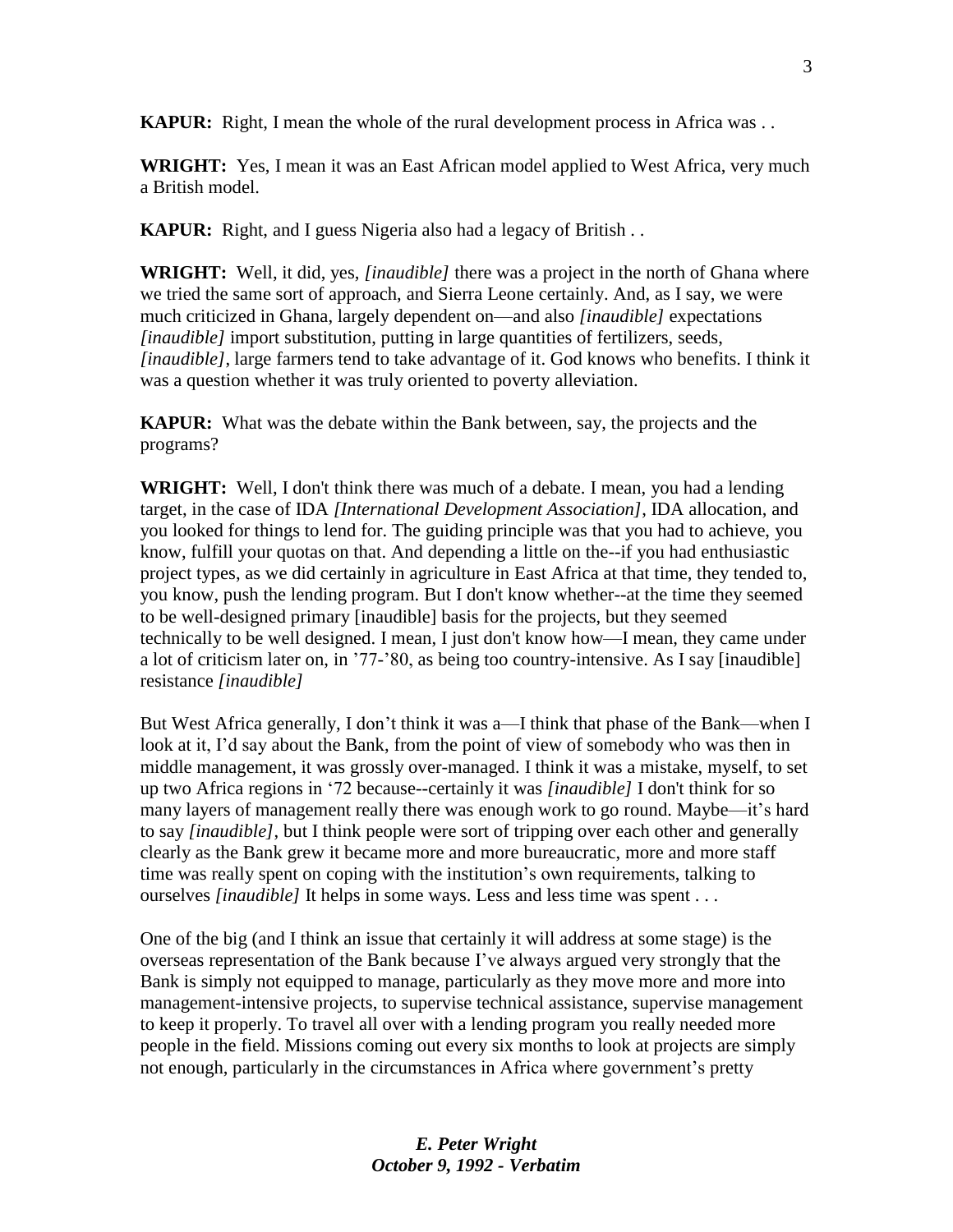unstable or where you've got a lot of hanky-panky going on probably on some of the projects and where the whole government apparatus should never be.

We didn't--one of the few things I succeeded in doing in West Africa was getting against *[Robert S.]* McNamara's opposition, to be sure; he was very loath to assign staff to overseas posts for budgetary reasons. It costs twice as much to put a person in, say . .

**KAPUR:** So was Burke Knapp, I believe.

**WRIGHT:** Well, McNamara—I mean, I had a lot of opposition.

**KAPUR:** I see.

**WRIGHT:** I'm not suggesting that I had any great impact on this, but I did eventually get resident representatives in Mali and [Ouagadougou](https://www.google.com/search?biw=1920&bih=911&q=Ouagadougou+Burkina+Faso&stick=H4sIAAAAAAAAAOPgE-LQz9U3MDSztFQCs9Kyyi21ZLKTrfRz8pMTSzLz8_ST80vzSooqrZITCzJLEnMAzPmMjTQAAAA&sa=X&sqi=2&ved=0ahUKEwjXmv3Co7PTAhVGziYKHUXaCeIQmxMIlwEoATAR) in Upper Volta, and I think eventually one in Niger, too. But that was an ugly fight, and the primary objection was budgetary cost.

**KAPUR:** And that included the cost of flying in there and so on and so forth?

**WRIGHT:** Yeah, I mean, the sort of figures used to show that—I mean, they were calculated by P and B *[Planning and Budgeting]*--a staff member in post abroad costs *linaudible]* four or five times what it costs at home, so they were seen as expensive luxuries. But certainly more and more the Bank got involved, particularly in the sort of areas of managing technical assistance, highly complex people in terms of projects, I think it was peculiar to manage those projects from Washington. There was not much question.

**KAPUR:** And in Nigeria, for example, in '73 with all the oil money rolling in, they also, I guess, were going in for large infrastructure-type projects.

**WRIGHT:** Yeah, well, we very—I mean the project I had problems with *[inaudible]*  was the Lagos-Sudan road, because the Bank insisted that there was no justification for a four-lane highway, tried to cancel it and stop. The Nigerians were insistent that they would have a four-lane highway going from there. So we never financed the project, but then--you know, there was some people in Nigeria *[inaudible]* long vacation, which landed on my head *[inaudible]* In fact, as it was then, not committing to the four-lane highway was probably kind of a marginal case, and rather *[inaudible]* government go ahead with four lanes at once. But we did put, apart *[inaudible]* certainly the Nigerian government put, we could have [inaudible] I would have to refresh my memory on a particular program *[inaudible]* projects, but we also put money into highways, we put money into education *[inaudible]* And certainly the government [inaudible] Extremely expensive construction projects *[inaudible]*

**KAPUR:** Right. Now, the point which, you know, people make all the time is that the Bank's projects, even if they are well-designed but, look, in a lot of the countries is only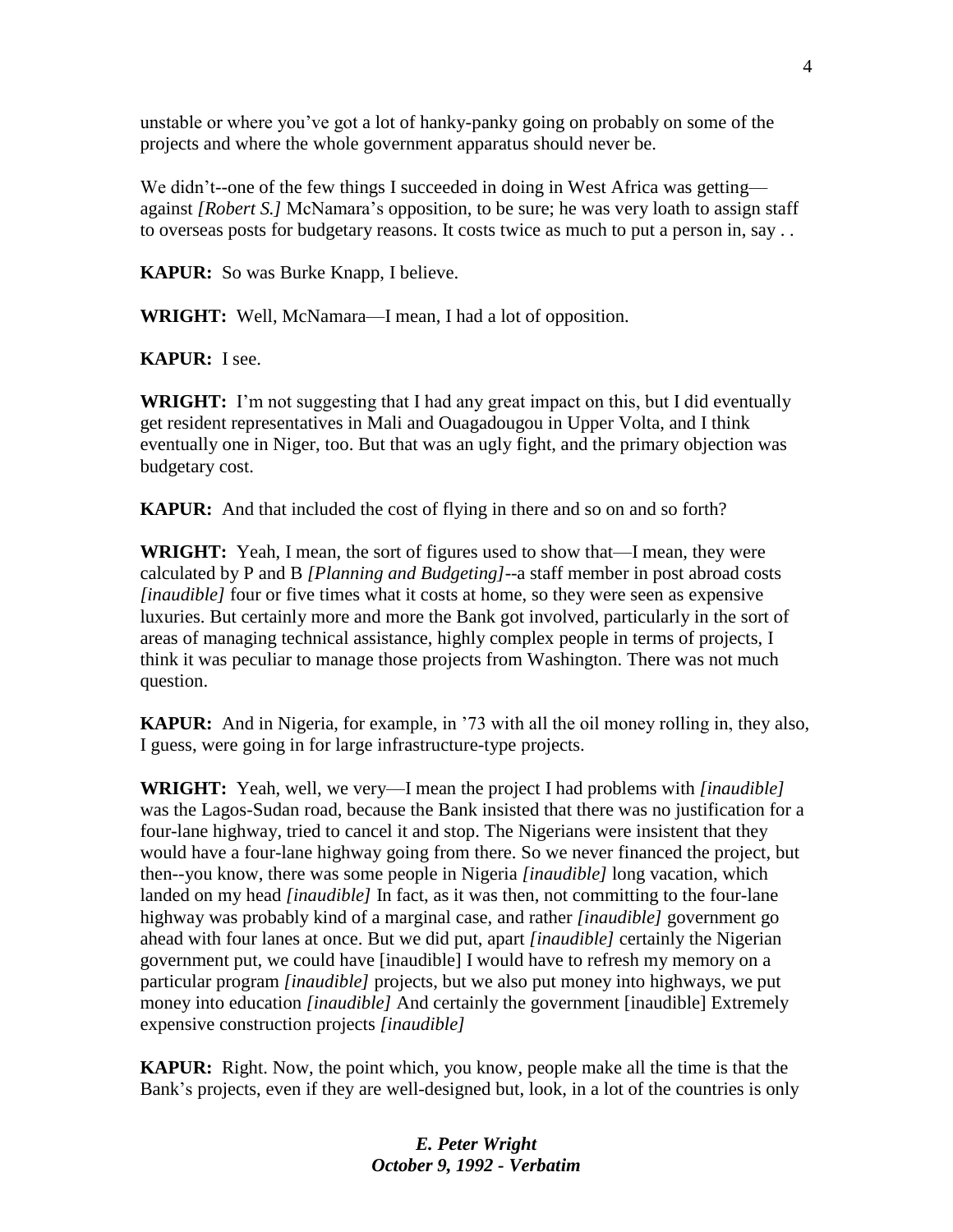one of so many projects going on in the country, so what if one *[inaudible]* approve of the whole set of projects. And that becomes the rationale why a policy *[inaudible]* country. At that time were these things being debated in that region?

**WRIGHT:** I don't think there was much debate about—I mean, the problem really was to find viable projects to absorb the Bank's money or the IDA money, and I don't think there was much beyond that. The government had a broad projects initiate, initiated principally by governments, practical [inaudible] Lagos-Sudan road, I mean, was a project the government wanted, and so that the investment progam . . .

I think in some of the smaller African countries which were very short on capital, probably the Bank did have a significant influence on shaping the investment program.

**KAPUR:** Were you looking at this carefully at public, when you were doing public investment reviews in the countries?

**WRIGHT:** No, I don't think in those days we had—an economist assigned, Ed Lim, who is now program director or country director for West Africa, I think he was the economist who went out *[inaudible]*

Then it seemed evident in the case of Nigeria was that they had more money than they really knew what to do with; they seemed *[inaudible]* things to do with it.

It's worth looking, I think, at the early, probably 1973 report on Nigeria which [inaudible] the idea that Nigeria would solve all its problems quickly. I mean, we greatly underestimated the country's capacity to spend money. By a number of years later, the country probably *[inaudible]*

Some of the others you should talk to who were involved later with Nigeria were—the area of ag specialization was a very good one.

**KAPUR:** Right. Actually, we have spoken with, but at that time it wasn't really-systematic public investment reviews or public expenditure reviews were not mandated?

**WRIGHT:** No, I don't think they were, and [inaudible] But as far as the pattern of the Bank's lending was concerned, I think it was largely sort of looking around for viable projects which then suited the Nigerians which can be funded.

And we had the drought relief projects in 1973 which were put together for Sahelian countries *[inaudible]* projects, basic package that could be used for *[inaudible]* That was response to the drought, again *[inaudible]* They were really drought relief, huge drought relief projects.

**KAPUR:** Right. What was at that time in places like Mali and Upper Volta—I guess there must have been a potential or very limited capacity to implement. There must have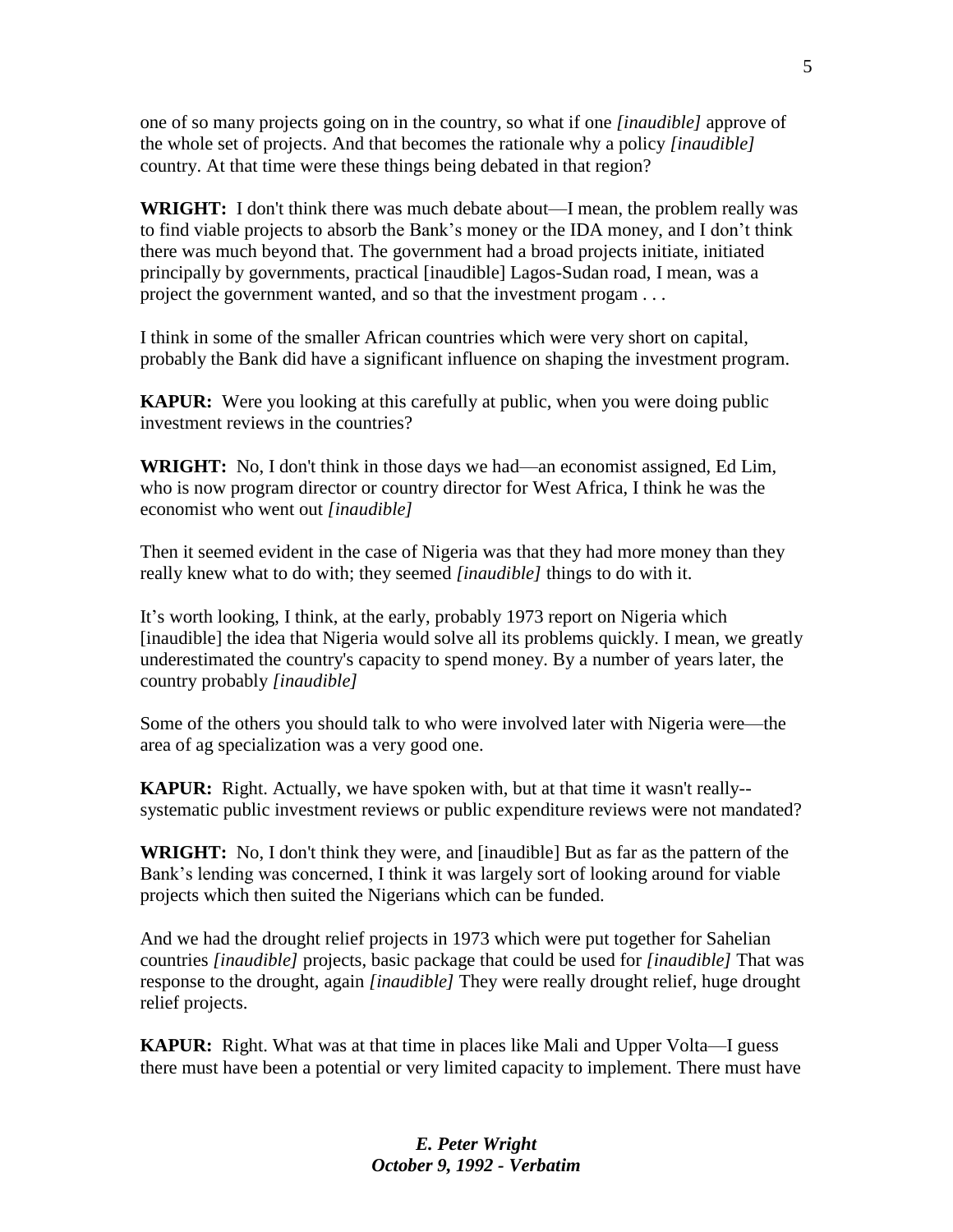been a sense of very poor human resources. What were the sort of long-term issues of development with that kind?

**WRIGHT:** Well, I don't--my recollection of that time was there was nothing very systematic about the approach. They were desperately poor. They usually had some white elephants *[inaudible]* project. Upper Volta had one; spent a certain amount of time resisting.

**KAPUR:** Was that a Bank-financed?

**WRIGHT:** No, it wasn't, but they wanted the Bank to finance it and it clearly was not economic.

The—outside my own particular area, Congo's Gabon railroad *[inaudible]* insisted on going ahead with a project with the World Bank, demonstrated by the *[inaudible]* It was totally uneconomic.

**KAPUR:** And the Bank did not finance it.

**WRIGHT:** The Bank did not finance it.

The Transgabonais was [inaudible] quite a lot of management tensions for resisting. It was out of the government to pursue *[inaudible]* It was obviously not going to justify itself.

And we had *[inaudible]* in Sierra Leone—I think we eventually did make a loan for that.

But nearly always government was pushing for the type of projects which involved large foreign contracts and payoff to the people concerned.

**KAPUR:** Was corruption, I mean, at that time it isn't—I mean, it's an issue which we intend to look at. How has the Bank dealt with corruption?

**WRIGHT:** Well, the Bank was very innocent, wasn't it, about corruption. Gunnar Myrdal came, I remember, way, way back—must have been late '50s, early '60s--and gave a lecture in the Bank on essentially corruption and saying how the Bank was rather sheltered against this because its procurement policies provided fairly significant safeguards, particularly to the extent that we paid contractors direct rather than through governments. And I think the Bank was less heavily involved with fraud until it got into local council expenditures, schools and things like that. Obviously quite a lot of money must have been misappropriated, but I don't know that it was on a massive scale. But, again, I think the Bank's procurement policies which rely on *[inaudible]* guard against, you know, *[inaudible]* and that sort of thing. So I think the Bank [inaudible] I am not in position to judge; the public leaders should have known. But it was not seen as an issue on Bank lending in my time.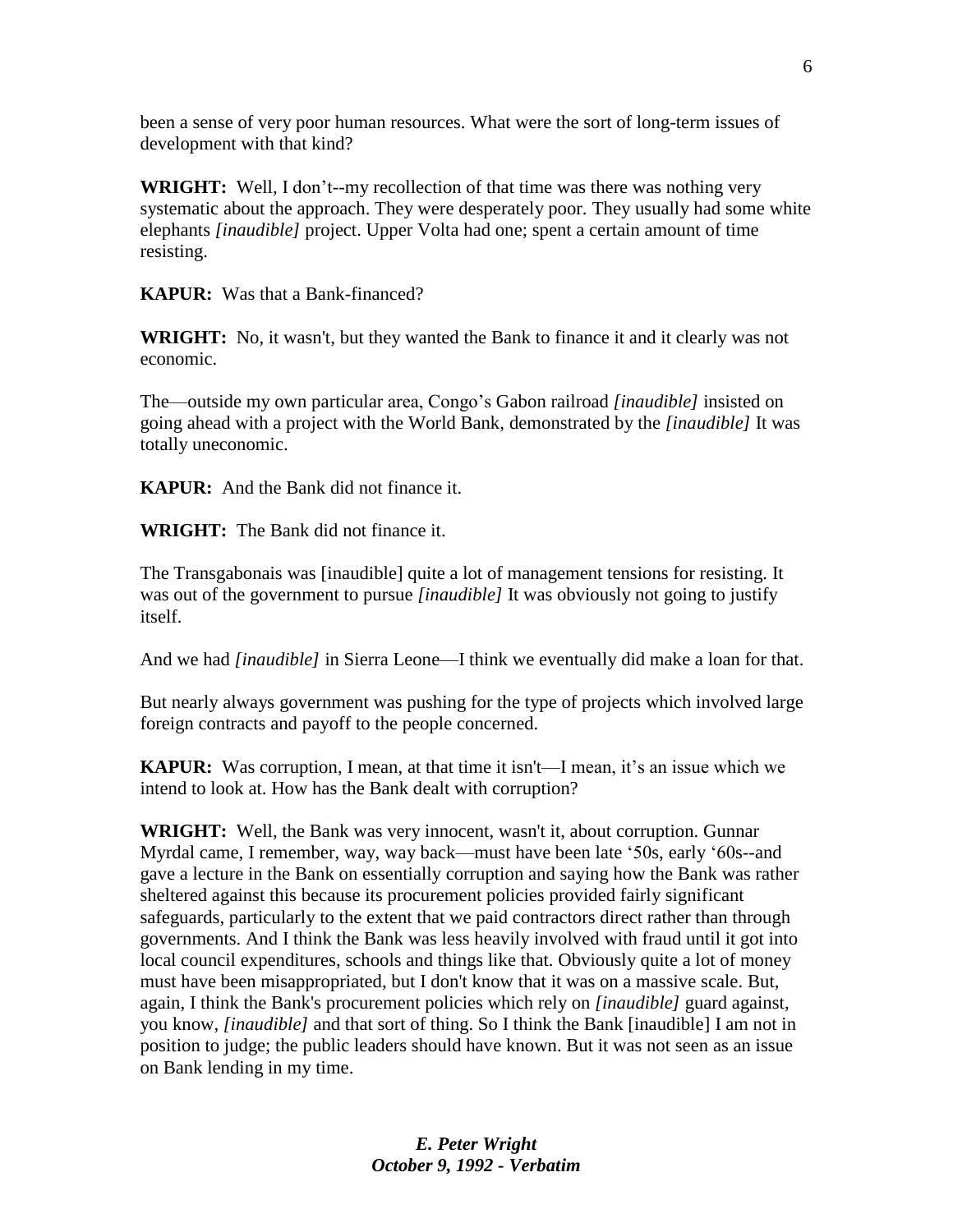**KAPUR:** But it was not particularly an issue where, say, if one had a sense that there was corruption in the leadership more generally that, "Look, why should the Bank be lending to that country because there's a lack of commitment toward development, actually?"

**WRIGHT:** Well, one of the things which always seemed to me frankly shocking—I was not; it was really after my time-Siaka Stevens is the president of Sierra Leone, which, as you know, had the governor of the central bank murdered largely for opposing his corruption and *{inaudible}* with funding directives. Now, it seemed to me immoral that the Bank should continue to lend to Sierra Leone; I don't think that actually deterred the Bank from doing so. I mean Sierra Leone for other reasons became=that was a case where there was notorious corruption at the presidential level. And that always did seem to me to be rather shocking. I mean *[inaudible J* 

**KAPUR:** Now, how was—I mean, I guess the—that's what we've been discovering, here you have what is to an extent common knowledge; whereas, there's a sense that, "Look, you have a person who has all these characteristics." Presumably at some level in the Bank this gets then discussed ..

**WRIGHT:** Well ..

WRIGHT: I don't know.

**KAPUR:** "Should we or should we not?"

**KAPUR:** Yet McNamara did do—and I've seen several cases like, for example, *[Zulfikar Ali}* Bhutto or, you know, in Pakistan, where paradoxically Bhutto was going in for all sort of populist social sector programs, which were, which seemed ostensibly in tune with Bank's own, with what McNamara was pushing then. But whether McNamara was just really still harboring a great deal of anger over that whole East Pakistan-Bangladesh *[inaudible},* he just said, you know, "No. The country follows the programs *[inaudible}"* 

**WRIGHT:** Yes, well, I don't think McNamara had much—I don't think he had been involved in the problems in what was going on in Sierra Leone ..

**KAPUR:** Right, but that could have been more at the level of *[Roger A.]* Chaufoumier and Burke Knapp.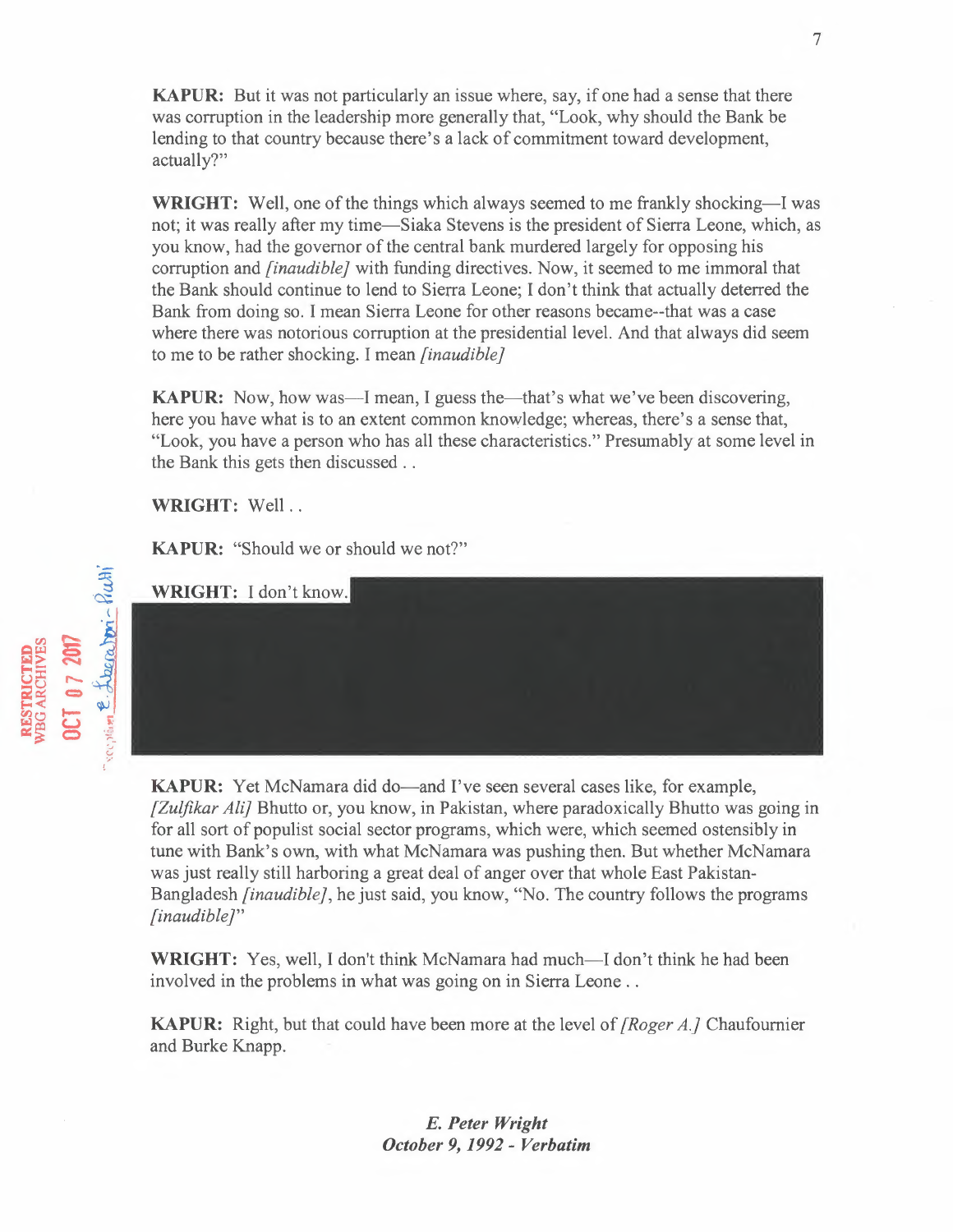**WRIGHT:** Yes. Well, Chaufournier certainly was quite stalwart, I think, in resisting the Transgabonais. I think he caught a lot of pressure from the companies on this *[inaudible]* Pressure, again, I know from the [inaudible] I suspect that the French probably *[inaudible]*

Then there was the whole--I was involved with, which was [inaudible] in Ghana where *[inaudible]* credit risk. I mean, if you're interested, this is very mini stuff as far as the Bank was concerned. Organizing international support for Ghana back in the 1970s was difficult under the overall debt. Institutions *[inaudible]*

**KAPUR:** How did—I guess it might be a good story for how in those days the Bank dealt with debt.

**WRIGHT:** Well, there I think we were patiently trying to work with the government to re-establish its credit, acting to some extent as an advocate on the government's case visà-vis the lenders. And, as I say, not always successfully. [inaudible] negotiations suspended.

I went with McNamara on a trip to West Africa. We went, I think, to Sierra Leone, Liberia. And so then in Liberia, I guess, we took *[inaudible]* We used to send a helicopter out with *[inaudible]* standard procedure was *[inaudible]* turn around. McNamara was still following that logic. Long lists of technical assistance *[inaudible]* projects, swept around and asked some pointed questions and flew out again. *[inaudible]* He was, I think, very good at dealing with governments. He had a presence. He was also *[inaudible]* sense of humor outside the Bank, particularly when his wife was with him. I traveled with him *[inaudible]*

**KAPUR:** Right. His wife seems to have had a very . .

**WRIGHT:** She had a softening influence; she was . .

**KAPUR:** A real anchor.

**WRIGHT:** . . very warm person, receptive.

You could get McNamara together with two martinis and, you know, he would relax and you could talk to him about anything imaginable that you wanted to. But he was [inaudible]

I remember when we were in Sierra Leone, actually. McNamara was [inaudible] stay on his timetable. We were going to get to the airport at whatever time it was the plane was supposed to arrive; the plane was due to arrive at 9:30 or whatever. Word came through that the plane was delayed by several hours, but McNamara was determined to get to the airport at 9:30 and he did, you know, so he'd sat around the airport waiting for several hours until the plane arrived in Sierra Leone to fly us to Liberia. It was the time that was programmed.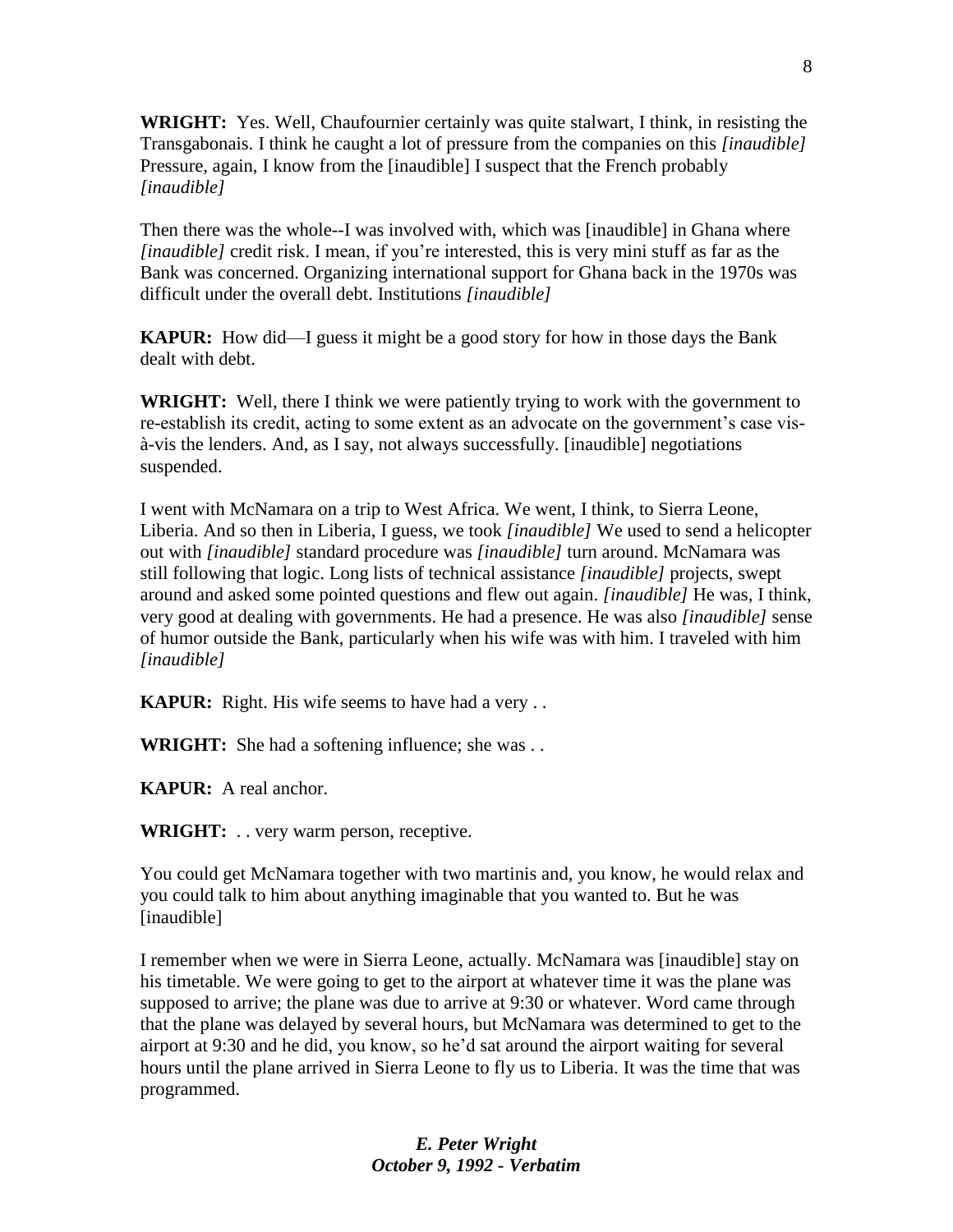**KAPUR:** At that time were you still in--I would imagine that the ex-colonial influence was still a little bit there in both parts of West Africa, the British and the French.

**WRIGHT:** Yes.

**KAPUR:** Did that influence affect the Bank's program?

**WRIGHT:** I'd say the French colonial influence was much more present than the British. I mean, *[inaudible]* the Nigerian civil service and all that had a long British tradition behind them, but the presence of the British was much less evident than the presence of the French at that time. In the Ivory Coast and Guinea *[inaudible]* in government *[inaudible]*

**KAPUR:** Right. But did that in any way influence the Bank policy for lending?

**WRIGHT:** No, I think possibly--well, I think the French have always been much more protective of the Franc area and all that, but they have much closer links with Francophone countries of West Africa than the British did with their former colonies. I frankly don't remember there ever being either in Ghana or in Nigeria any great British pressures for the Bank to do this or that. I think they were more likely to get involved in *[inaudible]*

**KAPUR:** But you didn't particularly remember any times when the Bank actually changed.

**WRIGHT:** No, I don't think it changed. I think—well, we did a lot of joint financing. Well, we did a lot of financing of *[inaudible]*

In general, just you met many more Frenchmen in the Francophone countries than you met British in the British countries. The British *[inaudible]* other policy. *[inaudible]*

**KAPUR:** Oh, I see. [both speaking at once]

I have no idea what happened to Professor *[John P.]* Lewis.

**WRIGHT:** It doesn't matter.

**KAPUR:** No, he'd be extremely embarrassed, something must have--he actually has moved to a new place and doesn't have a car, so he has to get to the bus and get across. Something must have happened.

**WRIGHT:** Yes, well, it must be true.

**KAPUR:** No. I'm sure he would be...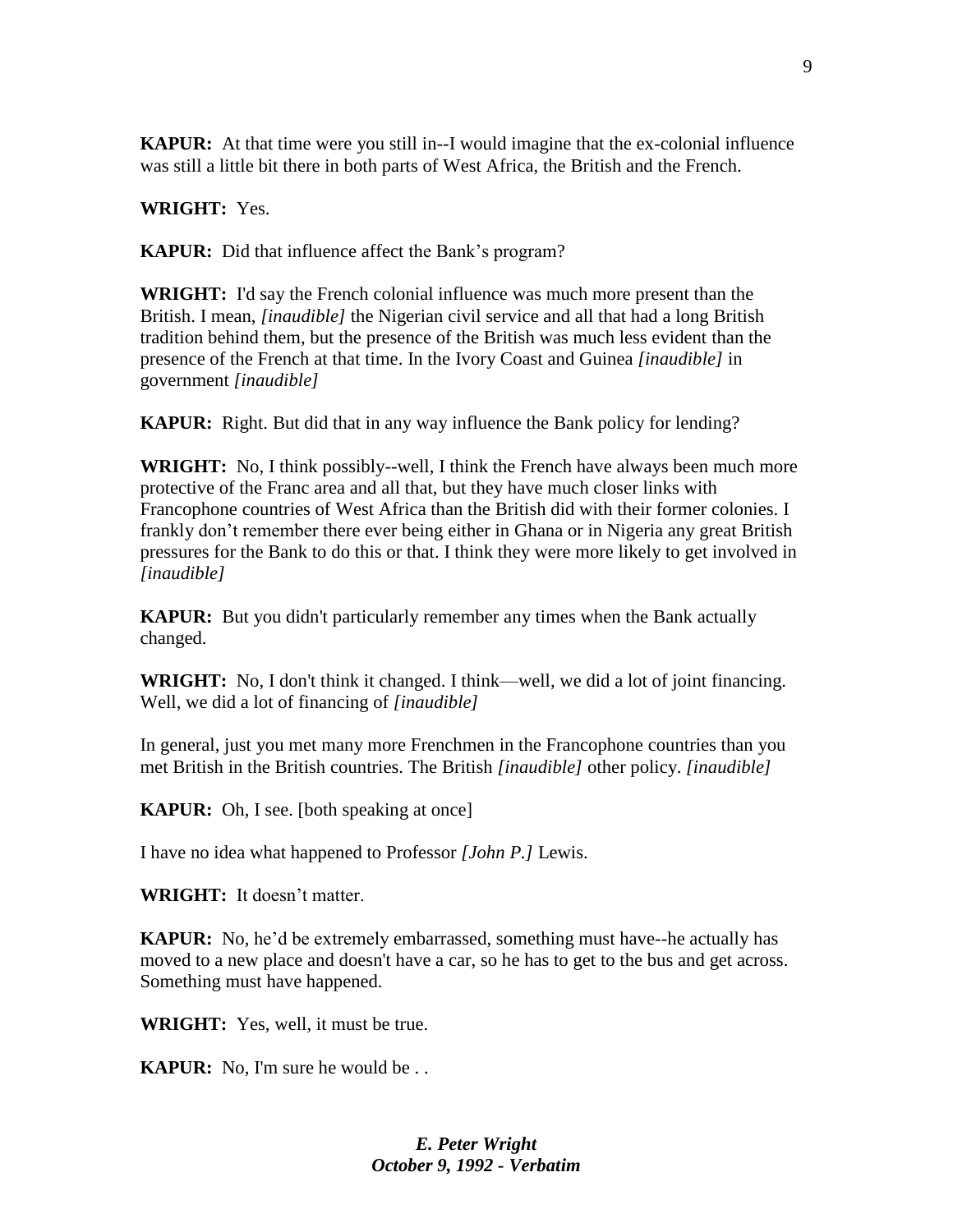**WRIGHT:** If any of the things I've talked about that are of particularly interest to you, I will—and I've got a lot of papers I can ...

**KAPUR:** Right. After this I think the ones . .

**WRIGHT:** Public administration I think [both speaking at once]

**KAPUR:** Yes, that was one which would be very good, and the other was the ones on Mexico and India in '78 . .

**WRIGHT:** Yes, I'll dig those out.

**KAPUR:** . . the impact of Bank policies on economic . . .

**WRIGHT:** Those, as I say, *[inaudible]*

**KAPUR:** No, no. In fact it might have left an imprint on that, but it helps us to see how you felt at that point in time.

**WRIGHT:** Yes, these would have, as I say, two of the [inaudible] reports we did on the countries *[inaudible]* I'll dig them out and send them to you.

**KAPUR:** Right, right. That would be—and, you know, I'll just Xerox those and send them back to you.

After you left—you said you'd been sort of off and on doing work for the Bank or . .

**WRIGHT:** Well, the only mission I went on—I mean, I did, I went with a mission to Paraguay [inaudible] I've done that also in Egypt *[inaudible]* pretty well all the work I've done since retirement. A lot of editorial [inaudible] for public *[inaudible]* papers.

**KAPUR:** I see, I see. Have you, reading through that since you sort of in a sense set the Bank in that direction in the '80s, essentially as you continue to read their reports, have you seen any change?

**WRIGHT:** Well, I think--I mean there are certain areas which—at the moment a lot of their work is on—I think that the most enterprising member of the group is Mary Shirley [inaudible] work on public enterprises *[inaudible]* dig out a paper which I think must have been circulated or published recently in a series on privatization [inaudible] Geoff *[Geoffrey B.]* Lamb, he was also *[inaudible]* retirement. I helped Mary Shirley to evaluate some of the other projects in places and some of the [inaudible]

**KAPUR:** Was it your sense that the Bank had the expertise to get into these?

**WRIGHT:** Well, I don't know about--yes, I think the Bank has always some *[inaudible]*  and that's true I suppose is it's relatively objective and detached [inaudible] area, hired on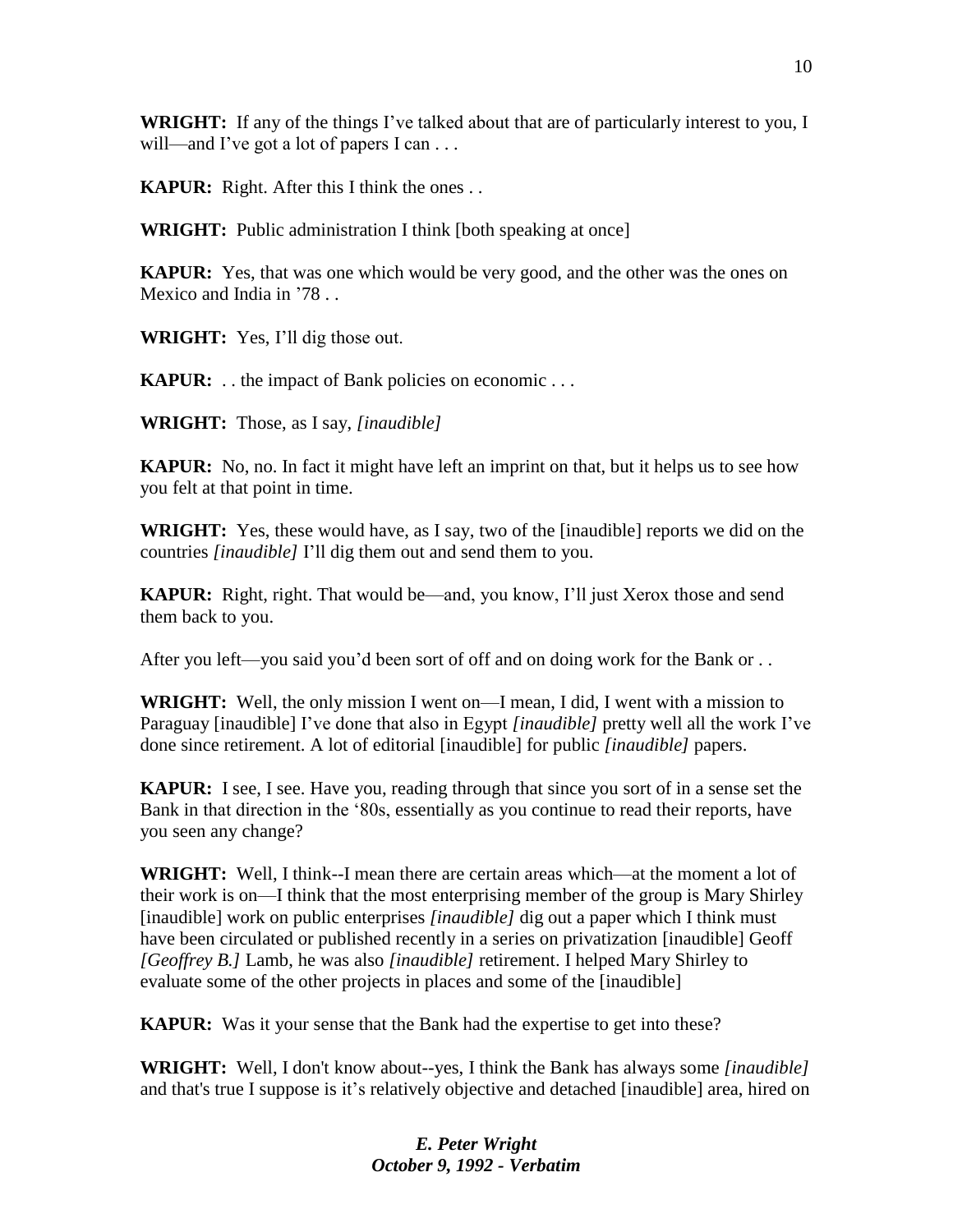outside consultants for projects and so on. I think we *[inaudible]* a lot of the big accounting firms had people who actually designed systems on projects rather than the Bank itself *[inaudible]*

**KAPUR:** Have—in a sense, if one gets Arthur Anderson to design for Sierra Leone, isn't there the same danger as in the rural development department, as well designed and . . .

**WRIGHT:** Well, I think there possibly is. I mean, it depends what you are asking consultants to do. If you're asking them to set up systems, accounting systems or whatever, I think they—I mean, it's a question of transfer of technology, in a sense. *[inaudible]* Where there's very little capacity in the country itself, there's no real option but to bring in outside consultants or outside experts to resolve that problem. [inaudible] systems which don't grow naturally. *[inaudible]*

**KAPUR:** I guess all this--do you have a sense of changing appreciation, of being a, of having greater political savvy . .

**WRIGHT:** In the Bank?

**KAPUR:** . . because of Upper Volta.

**WRIGHT:** No, I don't because, well, I mean a theme I suppose which runs through the whole history of the Bank is country specialization. The Bank has not, on the whole, in its personnel policies, encouraged country specialization. And it's my impression now, much more than early days, people have moved around so much there's virtually no *[inaudible]* so it's quite difficult to find people who really know their countries. And much of my *[inaudible]* work experience in the Bank was working on India because I was continuously involved in India for a period of eight or nine years approximately [inaudible] was accepted on the other side as somebody who's . .

**KAPUR:** Trust.

**WRIGHT:** . . who's somewhat sympathetic to their *[inaudible]* and so forth.

The Bank, partly, I mean, like foreign services, is reluctant to let people become too knowledgeable about countries, I suppose *[inaudible]*

**KAPUR:** The danger of becoming native.

**WRIGHT:** That's right. And I suppose I was considered a native in India *[inaudible]* essentially fair enough.

But it's my impression that [long inaudible section] that this has become more and more a problem in successive years *[inaudible]* shopping around the Bank. I don't--I'm not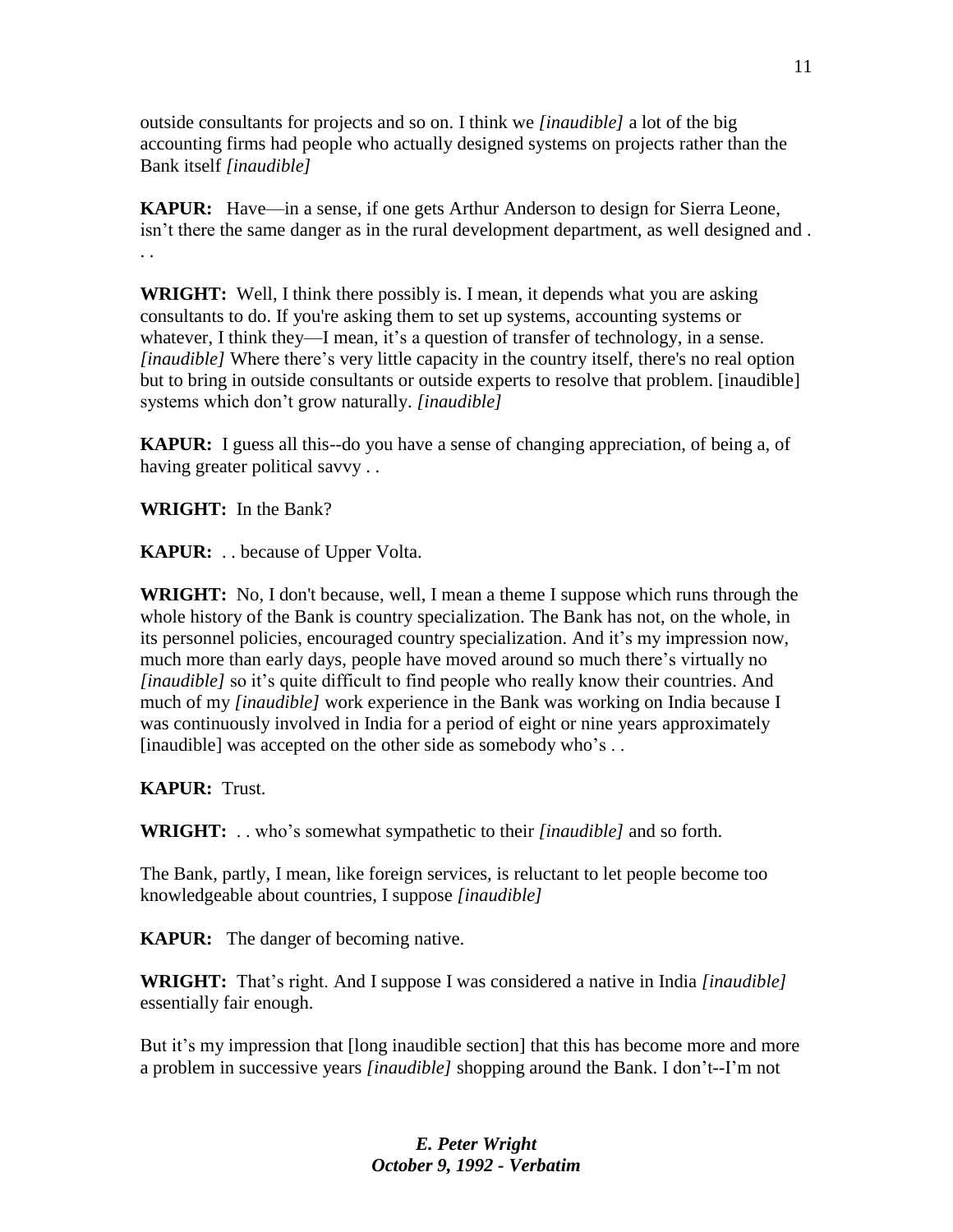close enough to the Bank to know how this latest management set up works, but certainly to find people who are experts in that, a country rather than in particular . .

**KAPUR:** Sectors.

**WRIGHT:** . . sectors [inaudible] I think it was a weakness of the Bank to have shopping around too much. And as I say, *[inaudible]* But I think people who—well, Bernie *[Bernard R.]* Bell in Indonesia was a good example to some extent, I suppose . .

**KAPUR:** You mean . . .

**WRIGHT:** Native, although I think that was a productive period of the Bank's relationship with Indonesia. I think *[inaudible]* after that. There have been one or two other cases, I suppose, where the Bank has protected the resident mission, at times in India [long inaudible section] South America.

**KAPUR:** I guess in some--the only one I can think of is the director for Mexico has had a long since about the '80s is Rainer Steckhan.

**WRIGHT:** Yes, he has been.

**KAPUR:** He is one of the rare cases.

**WRIGHT:** He is, he has, but a lot of people consider moving [inaudible] particular.

**KAPUR:** And now with people sensing the brownie points in East Europe have been moving there.

**WRIGHT:** Yeah. But, as I say, I [inaudible]

**KAPUR:** Yes, no, there is no . . .

**WRIGHT:** *[inaudible]* Now, let me look up those things and refurbish my memory a little bit. I know that *[inaudible]* 

**KAPUR:** Right, okay. So in that case if you could send us that and then we'll have a chance to look at it, and then we'll Xerox it and send it to you back and then we can chat with you a little more on the paper because that is often . .

**WRIGHT:** I'll leave you to look after the one on Bank and the administration. If you don't find it, let me know. I think you have my telephone numbers [both speaking at once]

**KAPUR:** Okay. Right. Absolutely.

**WRIGHT:** And I'll be around here. If I can help, commenting on papers or ...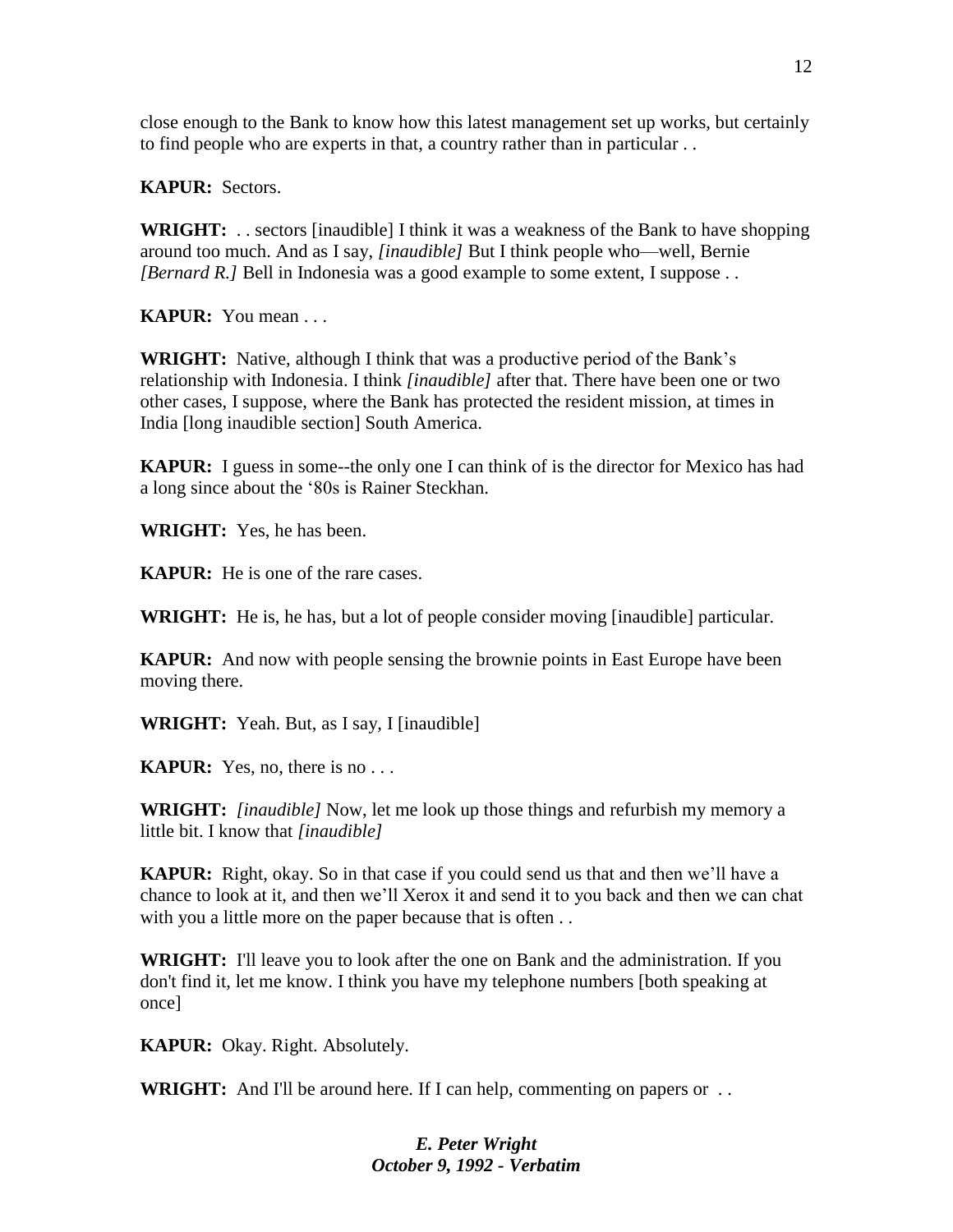**KAPUR:** Yes, we would, I mean Richard would—I mean, we would be just delighted.

**WRIGHT:** I have a reputation to keep as the best sub-editor in the Bank. *[inaudible]* 

**KAPUR:** Oh, there's a real difference between papers of earlier years and now in terms of knowledge in the earlier *[inaudible]*

**WRIGHT:** Well, I mean that's another theme, I think. I suppose it's been coming into prominence again. Has the Bank just has set up a study of the role of the Board *[of Executive Directors]*?

**KAPUR:** Yeah.

**WRIGHT:** *[inaudible]*

**KAPUR:** In fact, you know, it's been substantially changed, the role of the Board, because of a couple of Board members are no longer going to review projects, individual projects.

**WRIGHT:** Certainly--I'm over time. I will send you a copy of the letter I wrote to *[Alden W.]* Clausen when I left because *[inaudible]* express two things that seemed to me important were this *[inaudible]* what advice would you give to the *[inaudible]* One, the legacy of representation on the Board *[inaudible]* adequate to establish its presence in the country, and the other was just the volume of words. I mean, which is partly a function of the Board's position, the everything *[inaudible]* Board's, pass under the existing Board *[inaudible]* for avoiding error. I mean, if you agree with your papers and—that was certainly true under McNamara *[inaudible]* people in attendance. You know, people were scared of being found out, having a wrong figure or wrong statement, petty inaccuracies, at a very high cost held against them.

**KAPUR:** [both speaking at once] The trees for the forest sort of.

**WRIGHT:** Yeah, just simply being found out in error, you know, was apparently seen to be--just getting a little note to the Board on time was a brownie point. If you went back *[inaudible]* trigger or some inaccuracy would be picked up at the Board, able to ...

So the Bank, I mean, the cost to the Bank of avoiding error in that sense was very high.

**KAPUR:** Which meant that he spent more and more time with *[inaudible]*

**WRIGHT:** Well, yeah, he would use an assistant, probably, reading papers, commenting on papers. Again, I read something recently *[inaudible]*

You are in principle, as I gather from Richard *[Webb]*, telling the history of the Bank from the beginning.